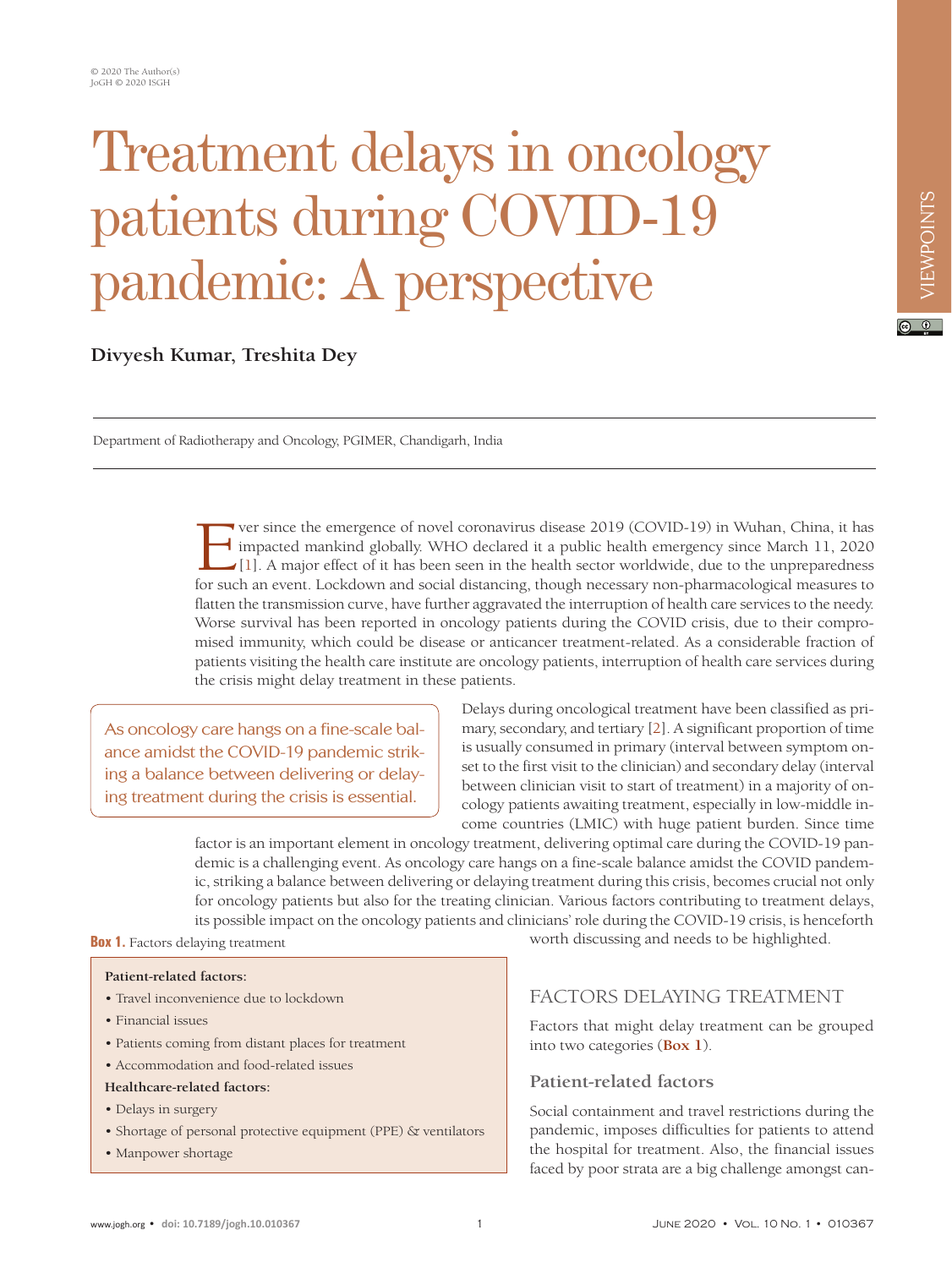Optimal patient care should be targeted by identifying tumor type and appropriate risk stratification approach. Furthermore, all possible measures to curtail the crisis such as triaging to identify the critical cases, amendments in treatment protocols, and telemedicine facilities should be sought.

cer patients, especially in LMIC. Furthermore, some patients come from far off place for treatment, propelling them to look for accommodation and food facilities. Amidst the lockdown, arranging for food and shelter is another biggest hurdle faced by these patients. Allocation of in-patient facilities to the COVID patients, due to the huge case burden, further aggravates this situation.

### **Healthcare-related factors**

With the increase in surge of COVID-19 patients, hospitals are forced to allocate resources and oncology surgeries to be delayed. Of late, due to the rising trend of this pandemic there has been an acute shortage of ventilators as well as PPE, causing further surgical delays.

Also, a shortage of staff members dealing with oncology treatment execution leads to unwanted delays.

## ADVANTAGES OF TREATMENT DELAYS DURING CRISIS

Some positive effects of treatment delays during the crisis phase could be:

- (i) Vulnerable patients, ie, elderlies and those with comorbidities, can be kept out of hospitals and treatment facilities, as they are prone to get infected.
- (ii) Immune-dampening effects of radiotherapy (RT) and/or systemic therapy can be curtailed.

# IMPACT ON ONCOLOGY PATIENTS

These can be grouped into three categories (**[Box 2](#page-1-0)**).

## **Impact of delay in treatment-naive patients**

#### <span id="page-1-0"></span>**Box 2.** Impact of treatment delay according to treatment schedule.

#### **Impact of delay in treatment-naive patients:**

- Adversely affects survival and quality of life
- Psychological impact

#### **Impact of delay in patients on treatment:**

- Accelerated repopulation
- Resistance to treatment
- **Impact of delay on follow-up (FU) patients:**
- Delay in detecting treatment response
- Delay in the diagnosis of recurrence

(i) **Impact of delay in definitive treatment:** Surgery, RT, and chemotherapy (CT) either alone or in combination forms the definitive modality of treatment for most of the malignancies. Delay in the initiation of radical treatment might lead to a decrease in locoregional control and overall survival (OS). Chen et al. in their study inferred that an increase in waiting time for RT is generally associated with deterioration in local control rates and OS [\[3\]](#page-3-2). Similarly, an adverse impact on survival has been documented in patients with delays in CT and surgery [\[4](#page-3-3),[5\]](#page-3-4). Hence, extending the treatment time of definitive treatment can have detrimental effects on the expected treatment response and quality of life (QOL) of the oncology patients.

(ii) **Psychological impact:** Fear of disease progression or recurrence is quite common amongst patients awaiting oncology treatment. Elevated levels of fear of progression can affect patients' well-being, QOL, and social functioning [\[6\]](#page-3-5). Treatment delays, thus, can lead to psychological stress, hampering their QOL.

#### **Impact of delay in patients on treatment**

RT and CT are usually given at intervals to allow sufficient time for normal cells to undergo repair of the sub-lethal damage. Surviving tumor cells have the propensity to proliferate during treatment breaks. Chances of accelerated repopulation of tumor cells increases in patients with delays in ongoing CT/RT [\[7,](#page-3-6)[8](#page-3-7)]. Patients are thus prone to increased chances of disease recurrence and treatment resistance.

Also, patients with terminal illness requiring hospice admission and strong opioids during palliative care might land up with aggravations of symptoms, in case of delays in palliative care treatment, if any. Treatment interruptions, thus, can lead to progressive symptoms and worsened survival chances.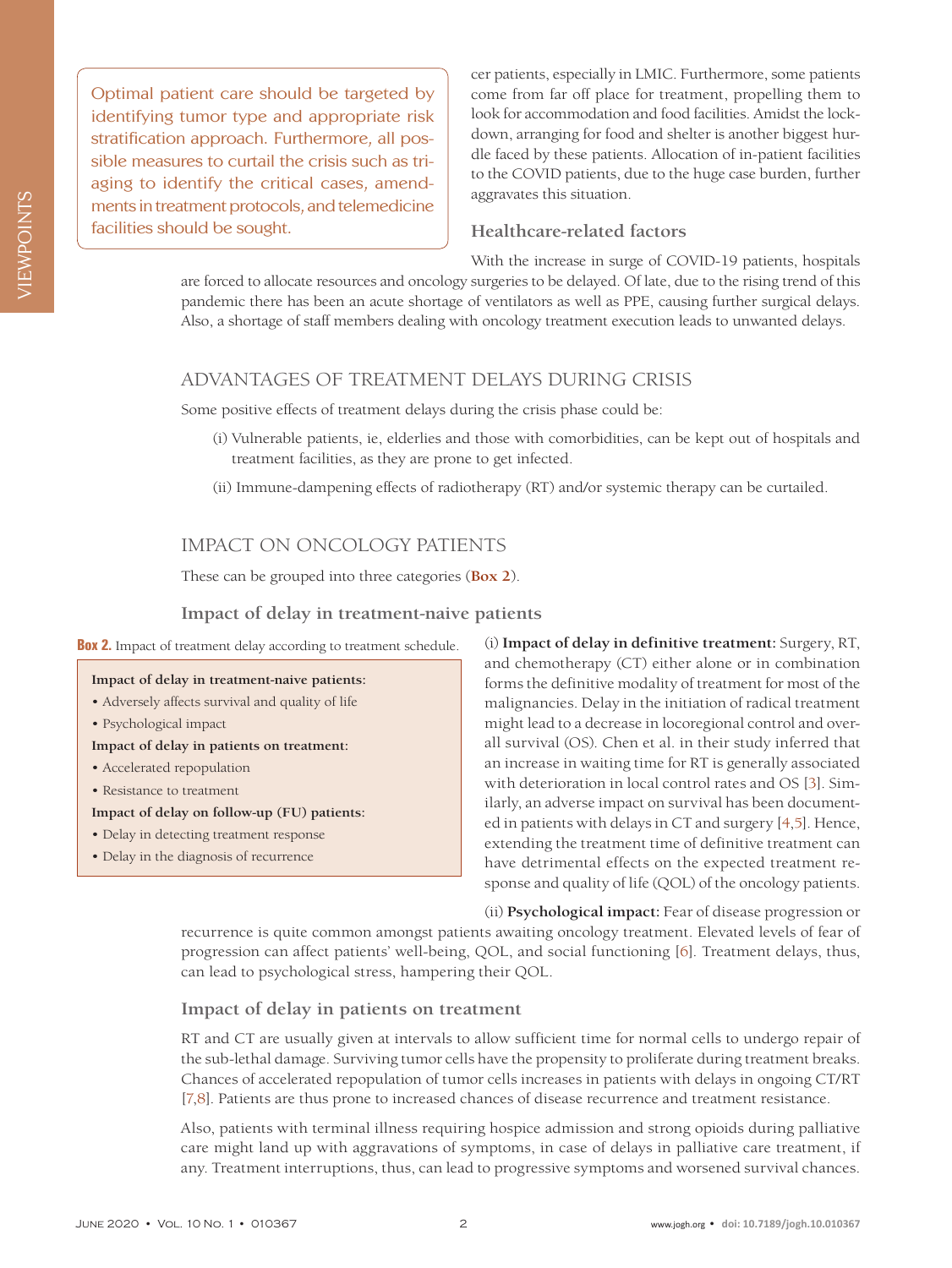

Photo: Stop vector created by flatart (source: [https://www.freepik.com/](https://www.freepik.com/free-photos-vectors/stop) [free-photos-vectors/stop](https://www.freepik.com/free-photos-vectors/stop)).

#### <span id="page-2-0"></span>**Box 3.** Clinician's role during crisis

#### **Identifying tumor type and risk stratification approach:**

• Appropriate rationalized treatment

**Counseling:**

- Improve clinician-patient relation
- **Amendments in treatment protocols:**
- Altered fractionation
- **Telemedicine approach:**
- Especially for follow-up

## **Impact of delay on FU patients**

FU is an integral part of the management of oncology patients. It is essential for assessing clinical response, late effects of treatment, detecting residual/recurrences, second malignancy, and symptomatic and supportive treatment if required [[9\]](#page-3-8). Treatment delay, thus refrain them from the mentioned advantages of FU. Mostly affected in this group during the pandemic, are the patients who develop symptoms of recurrences or second malignancy, requiring further diagnostic and treatment interventions.

## CLINICIAN'S ROLE DURING THE CRISIS

The oncology clinicians have a very important role to play during the crisis (**[Box 3](#page-2-0)**).

## **Identifying tumor type and risk stratification approach**

As different tumor histologies vary in their reproductive capability, it is the rapidly proliferating tumor cells that are of utmost concern. Hence, a risk stratification approach according to tumor subtype can be followed. In a study published by Kutikov. A et al., a risk-based conceptual approach regarding oncology treatment during the COVID-19 pandemic has been highlighted [[10](#page-3-9)].

#### **Counseling**

An important way to reduce the mental stress amongst the oncology patients is by a good clinician-patient relationship. An effective counseling is thus, of immense importance for these patients. Mostly, patients diagnosed with benign conditions, early-stage or low-grade malignancy, and post-surgery patients requiring only FU are usually benefitted the most.

## **Amendments in treatment protocols**

To reduce overall treatment time to shorten hospital visits, altered fractionation regimen, especially hypofractionated or accelerated radiotherapy regimens, wherever feasible, may be followed.

#### **Telemedicine approach**

Telemedicine has emerged as a boon amidst this crisis. All queries of patients and attendants could be adequately addressed through a telemedicine approach. Especially, those patients on regular FU, may be managed by this approach and made to defer unnecessary visits to hospitals. Only if, deemed necessary they should be asked to visit the hospital during the crisis.

## CONCLUSIONS

Although factors causing treatment delays, might have a negative impact on the survival and QOL in oncology patients, advantages associated with it makes it paramount to carefully weigh the risk of treatment delays vs benefits of continuing therapy during the crisis. A detailed discussion and counseling of patients regarding the possible outcomes of treatment interruption on disease control and its effect on survival might help in overcoming the associated stress. Optimal patient care should be targeted by identifying tumor type and appropriate risk stratification approach. Furthermore, all possible measures to curtail the crisis such as triaging to identify the critical cases, amendments in treatment protocols, and telemedicine facilities should be sought.